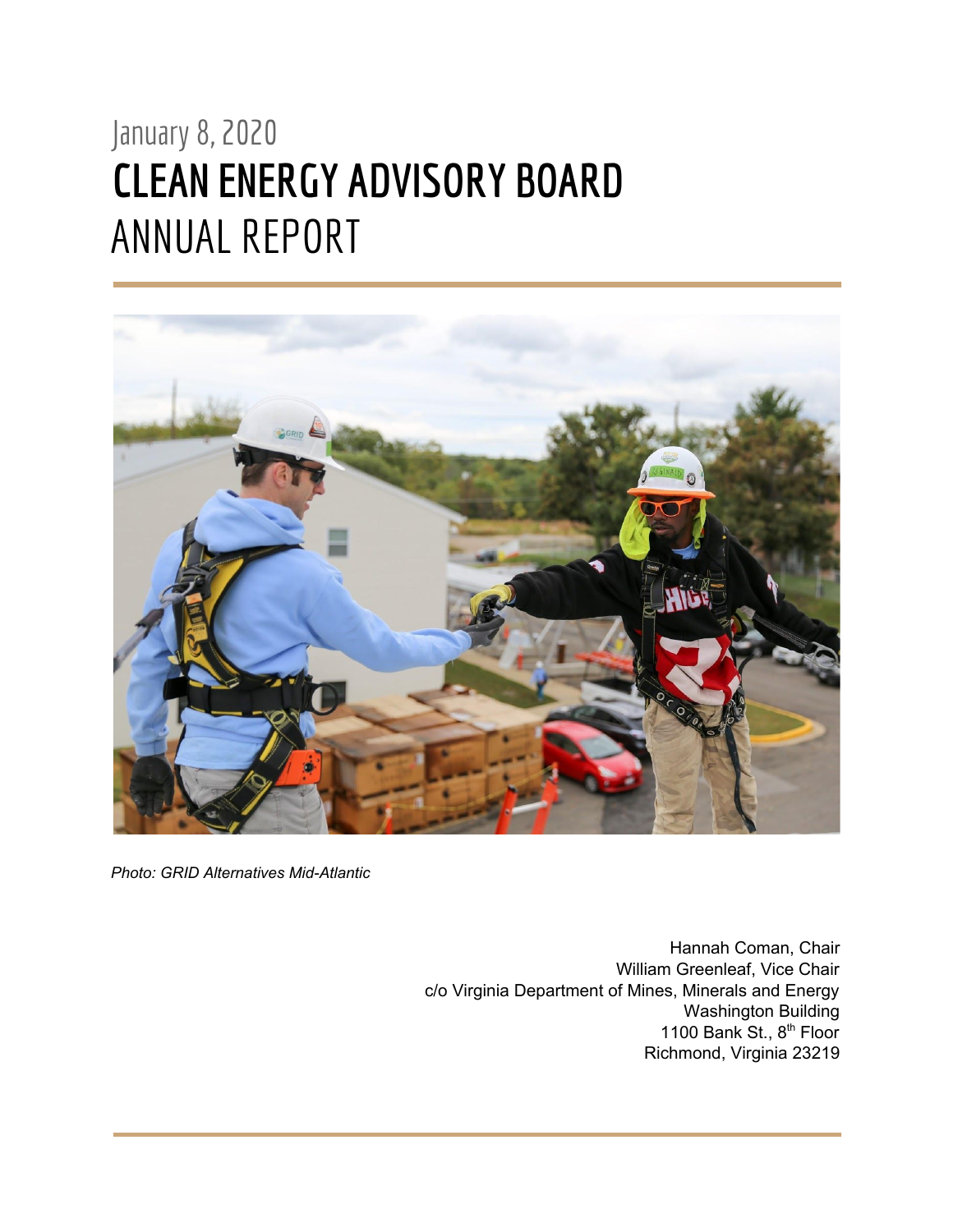#### **Contents**

## **Appendices**

- **A: Enabling Legislation (HB 2741 2019)**
- **B: Clean Energy Advisory Board Members (Affiliation, Title, Appointment)**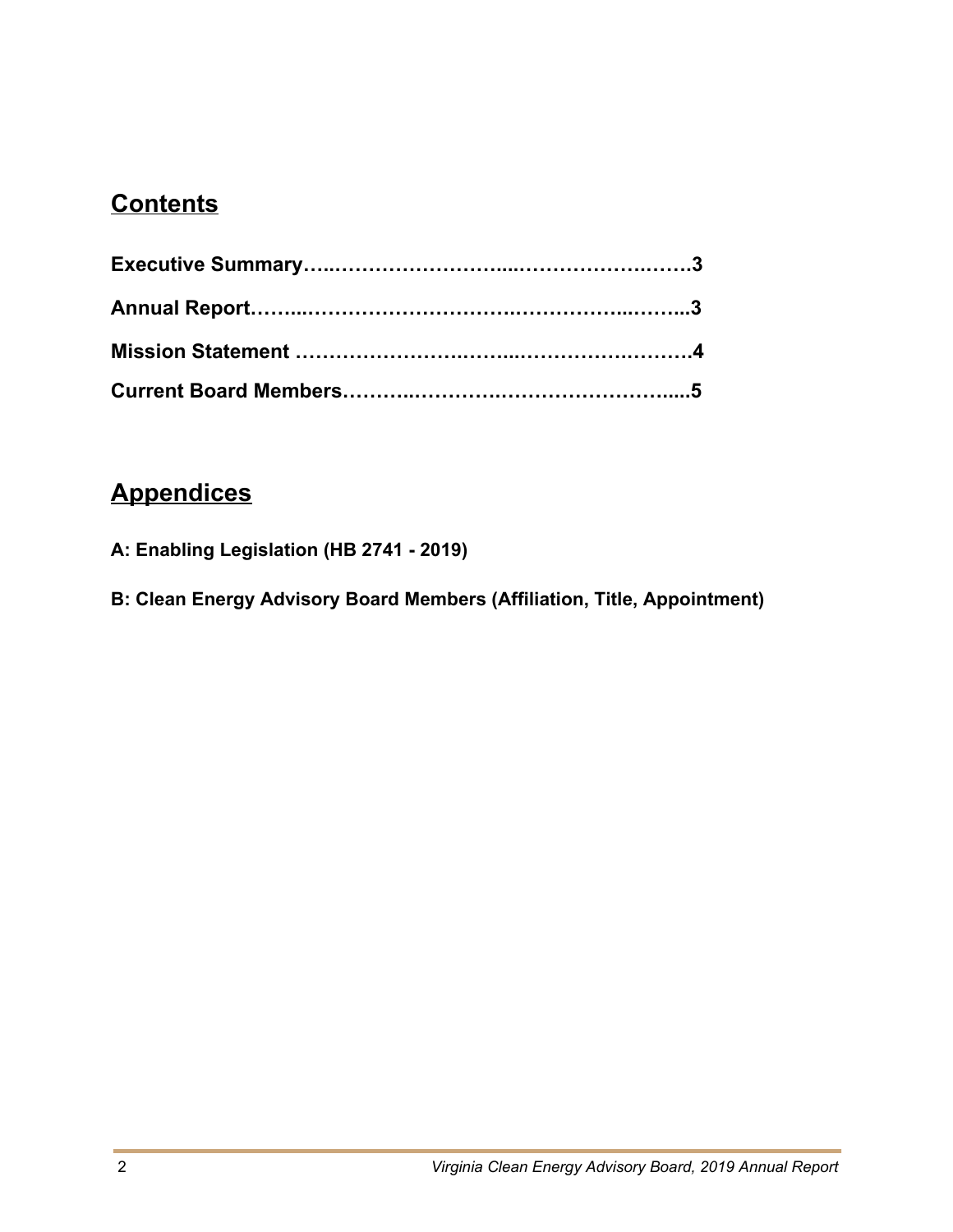#### **Executive Summary**

In 2019 the Virginia General Assembly passed HB 2741 establishing the Clean Energy Advisory Board (the "Board") as an advisory board in the executive branch of the state government. The stated purpose of the Board is to establish a pilot program ("Program") for disbursing loans or rebates for the installation of solar energy infrastructure in low-income and moderate-income households through the "Low-to-Moderate Income Solar Loan and Rebate Fund" (the "Fund"). The enabling legislation requires the Board to prepare and submit to the Governor and the General Assembly an annual report for publication as a report document, which shall include an executive summary of the interim activity and work of the Board.

The Board held its first meeting in Richmond, Virginia on Tuesday, December 3, 2019 and elected officers.

### **Annual Report**

Upon receipt of the respective Board appointments from the Governor, the Speaker of the House of Delegates, and the Senate Committee on Rules, Virginia Department of Mines, Minerals and Energy (DMME) staff reached out in Fall 2019 to welcome Board members and coordinate scheduling an inaugural meeting. Convened in Richmond on December 3, 2019, the first meeting took place from 10:00 am to 3:30 pm and featured presentations from federal, state, utility and non-profit trade association representatives with expertise in clean energy programs serving low-to-moderate income (LMI) households from 10:00 am to noon, followed by the Board meeting from 1:00 pm to 3:30 pm. A full roster of Board member names and affiliations is provided in Appendix B.

HB 2741 chief patron Delegate Lashrecse Aird welcomed the Board and a group of 50 representatives of stakeholder organizations, and emphasized the opportunities and benefits of ensuring that access to clean energy is available for low-to-moderate income households. As a newly-formed state Board, members received required Conflict of Interest and Freedom of Information Act training in closed session. The Board established leadership by electing Hannah Coman as Chair and William Greenleaf as Vice Chair. The Board noted that two nonlegislative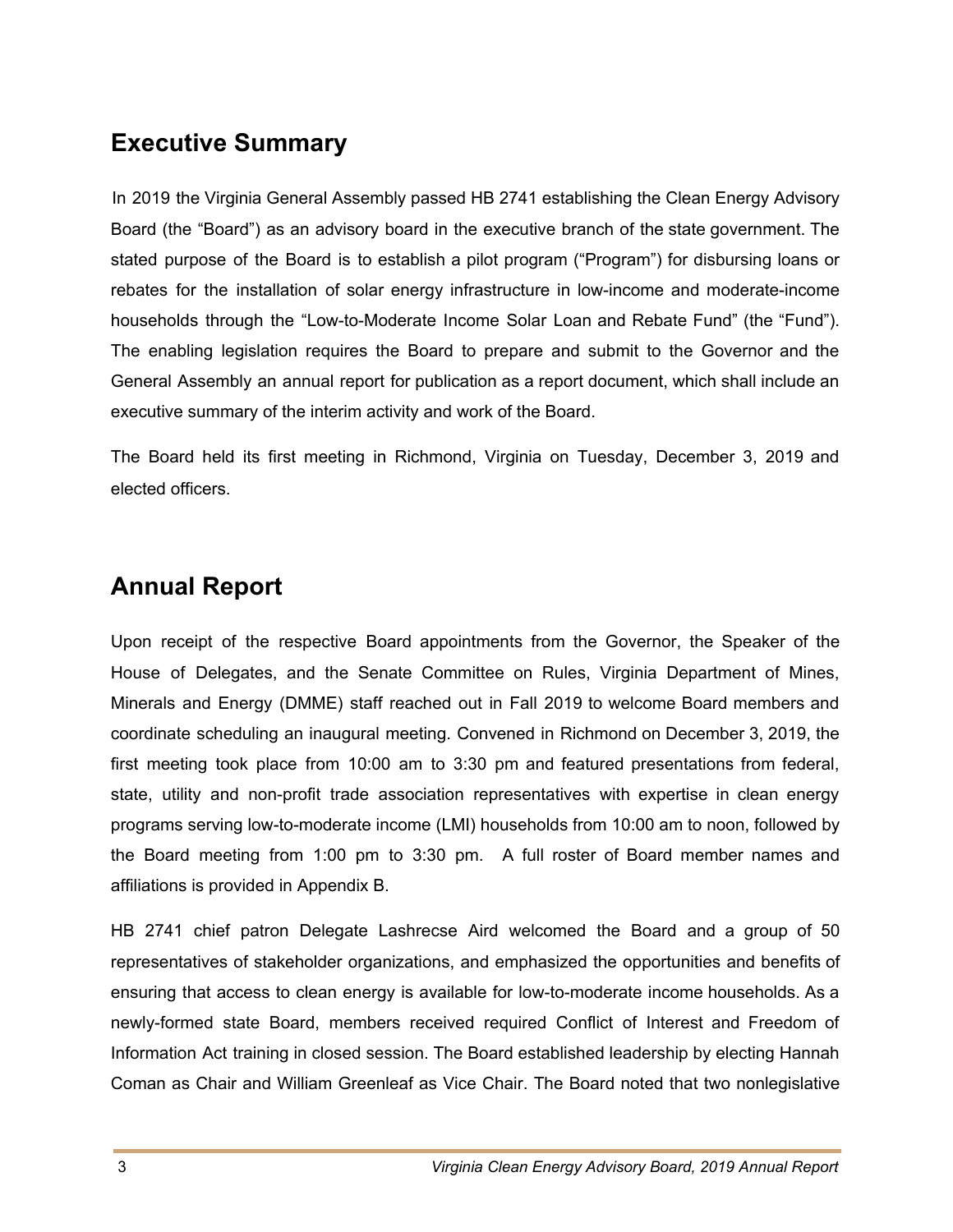citizen vacancies still exist: one for a member appointed by the Senate Committee on Rules, and the second for a member appointed by the Speaker of the House.

The Board agreed to meet every two months beginning in February of 2020, and create subcommittees that will meet on alternate months. Staff from DMME will assist in coordinating future meetings of the Board, and provide research and program development support.

The next Board meeting is scheduled for February 12, 2020, from 1:00 pm to 4:00 pm. At the February meeting the Board will discuss the formation of subcommittees, potential sources of public and private capital for the Fund, and the Board's objectives and workplan for the upcoming year. As a quarterly Board meeting schedule is established for 2020, the meeting dates, times and locations will be published to encourage public participation.

Additional information regarding the clean energy-related presentations from December 3, 2019 as well as the draft minutes from the meeting is available on the DMME website. $^\mathrm{1}$ 

#### **Mission Statement**

The Board has adopted the following mission statement:

*The Clean Energy Advisory Board (the Board) is established as an advisory board in the executive branch of state government. The Board, with the approval of the Director of the Department of Mines, Minerals and Energy, shall develop and establish a Low-to-Moderate Income Solar Loan and Rebate Pilot Program (the Program) and rules for the loan or rebate application process. The Program shall disburse loans or rebates for the installation of solar energy infrastructure from a Low-to-Moderate Income Solar Loan and Rebate Fund (the Fund). In carrying out its duties, the Board shall consider the Energy Objectives of the Commonwealth described in § 67-101 of the Code of Virginia. All actions and recommendations of the Board shall be for the purpose of expanding access to cost-effective clean energy for low- and moderate-income Virginians throughout the Commonwealth, including citizens living in both single- and multi-family housing facilities and in rural or economically disadvantaged communities.*

<sup>&</sup>lt;sup>1</sup> Clean Energy Advisory Board, Va. Dept of Mines, Minerals and Energy, <https://dmme.virginia.gov/de/CleanEnergyAdvisoryBoard2019.shtml>.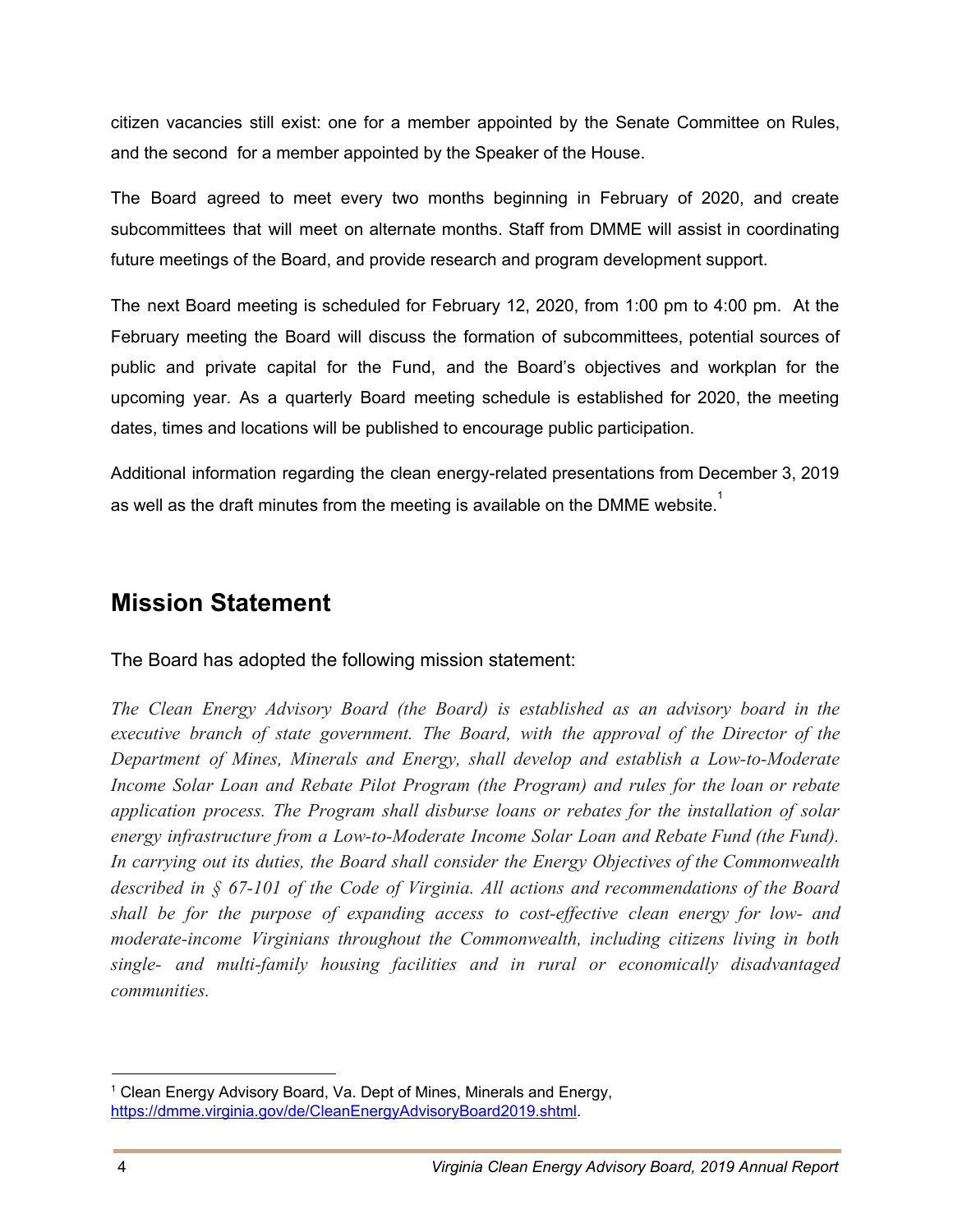## **Current Board Members (2019 - 2022)**

- Katharine Bond
- Marcus Harris
- Toni Ostrowski
- Faith Harris
- Gary Wood
- KC Bleile
- Samuel Towell
- Janaka Casper
- William Greenleaf
- Hannah Coman
- William Reisinger
- Susan Kruse
- John Warren *(ex officio)*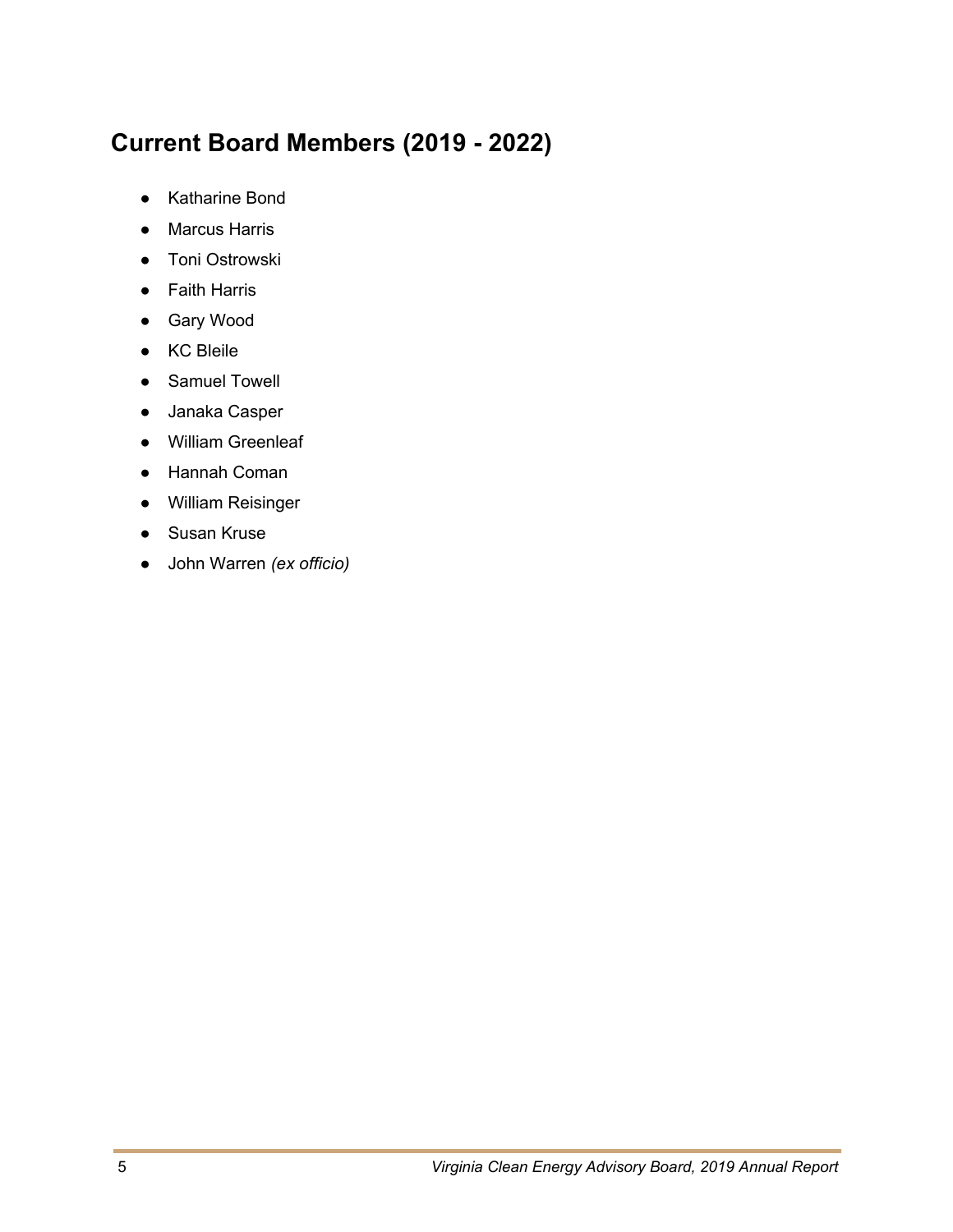#### **Appendix A: Assembly Bill 2741 (2019)**

VIRGINIA ACTS OF ASSEMBLY -- 2019 SESSION

CHAPTER 554

An Act to amend the Code of Virginia by adding in Title 45.1 a chapter numbered 27, consisting of sections numbered 45.1-395 through 45.1-400, relating to Clean Energy Advisory Board; fund; solar installation loan or rebate; report; sunset.

[H 2741]

Approved March 18, 2019

Be it enacted by the General Assembly of Virginia:

1. That the Code of Virginia is amended by adding in Title 45.1 a chapter numbered 27, consisting of sections numbered 45.1-395 through 45.1-400, as follows:

CHAPTER 27.

CLEAN ENERGY ADVISORY BOARD.

§ 45.1-395. Clean Energy Advisory Board; purpose.

The Clean Energy Advisory Board (the Board) is established as an advisory board in the executive branch of state government. The purpose of the Board is to establish a pilot program for disbursing loans or rebates for the installation of solar energy infrastructure in low-income and moderate-income households.

§ 45.1-396. Membership; terms; quorum; meetings.

The Board shall have a total membership of 15 members that shall consist of 14 nonlegislative citizen members and one ex officio member. Nonlegislative citizen members shall be appointed as follows:

1. Four nonlegislative citizen members to be appointed by the Speaker of the House of Delegates upon consideration of the recommendations of the Board of Directors of the Maryland-DC-Delaware-Virginia Solar Energy Industries Association (the MDV-SEIA Board) and the Governor's Advisory Council on Environmental Justice (the Council), one of whom shall be a designee of the Virginia Housing Development Authority, created pursuant to the provisions of Chapter 1.2 (§ 36-55.24 et seq.) of Title 36; one of whom shall be a rooftop solar energy professional or employer or representative of rooftop solar energy professionals; one of whom shall be a current or former member of the Council; and one of whom shall be a member or representative of the Virginia,Maryland and Delaware Association of Electric Cooperatives (VMDAEC);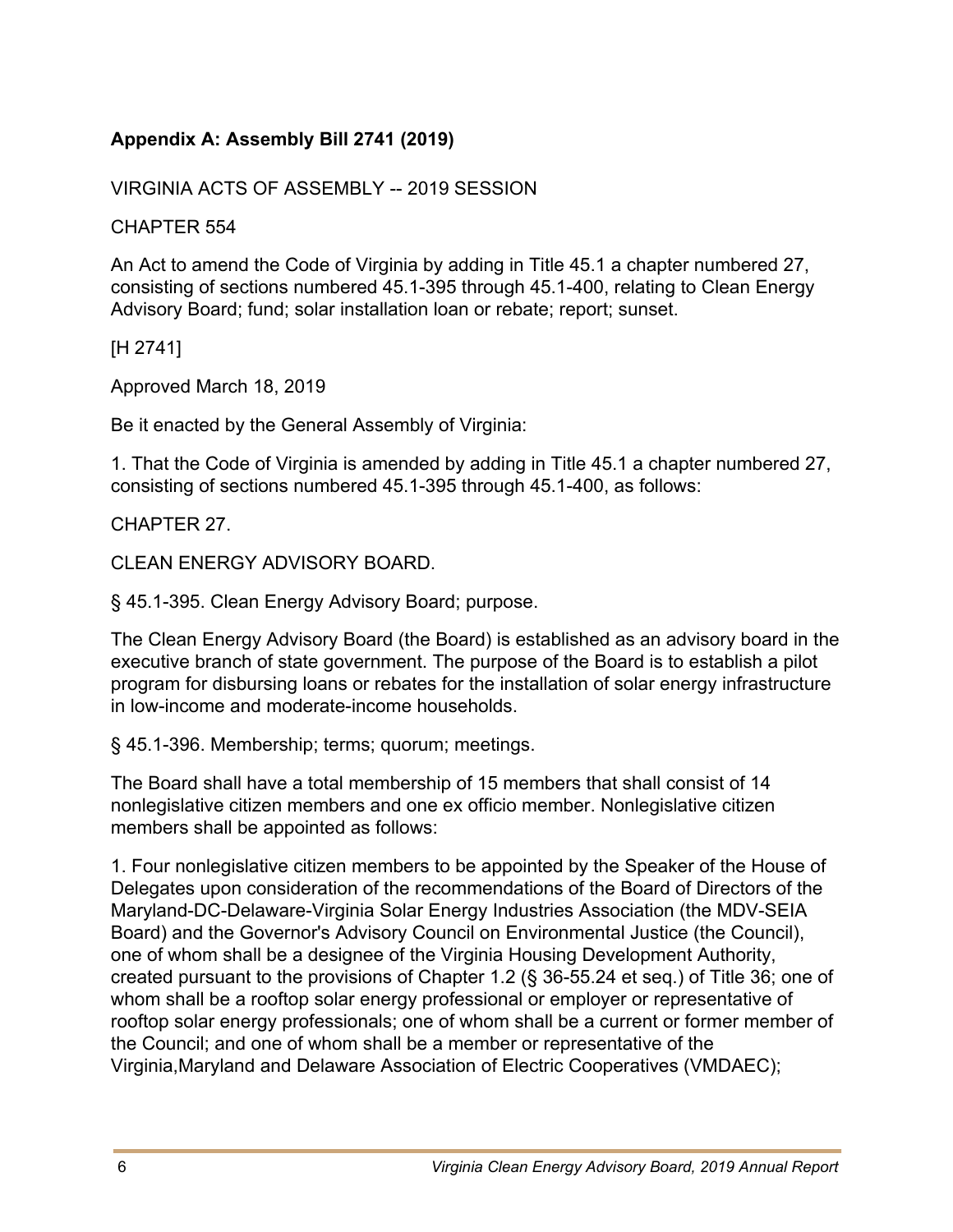2. Three nonlegislative citizen members to be appointed by the Senate Committee on Rules upon consideration of the recommendations of the MDV-SEIA Board, one of whom shall be a solar energy professional or employer or representative of solar energy professionals, one of whom shall work for or with a Virginia-based investor-owned electric utility company, and one of whom shall be a member or representative of VMDAEC; and

3. Seven nonlegislative citizen members to be appointed by the Governor upon consideration of the recommendations of the MDV-SEIA Board and the Council and subject to confirmation by the General Assembly, one of whom shall be an attorney who is licensed to practice in the Commonwealth and maintains a legal practice in renewable energy law and transactions, one of whom shall be an attorney who is licensed to practice in the Commonwealth and specializes in tax law and energy transactions, one of whom shall be an attorney with the Division of Consumer Counsel created pursuant to the provisions of § 2.2-517, one of whom shall be an employee of a community development financial institution who specializes in impact investing, one of whom shall be a member of a Virginia environmental organization, and two of whom shall be designees of the Department of Housing and Community Development, created pursuant to the provisions of Chapter 8 (§ 36-131 et seq.) of Title 36.

The Director or his designee shall serve ex officio with voting privileges and shall assist in convening the meetings of the Board.

Nonlegislative citizen members of the Board shall be citizens of the Commonwealth. The ex officio member of the Board shall serve a term coincident with his term of office. Nonlegislative citizen members shall be appointed for a term of three years. Appointments to fill vacancies, other than by expiration of a term, shall be for the unexpired terms. Vacancies shall be filled in the same manner as the original appointments. All members may be reappointed.

The Board shall elect a chairman and vice-chairman from among its membership. A majority of the members shall constitute a quorum. The meetings of the Board shall be held at the call of the chairman or whenever the majority of the members so request.

§ 45.1-397. Powers and duties of the Board; report.

The Board shall have the following powers and duties:

1. To advise the Director on the management of the Low-to-Moderate Income Solar Loan and Rebate Fund (the Fund) pursuant to the provisions of § 45.1-398;

2. To develop, establish, and operate, with the approval of the Director, a Low-to-Moderate Income Solar Loan and Rebate Pilot Program (the Program) pursuant to the provisions of § 45.1-399;

3. To advise the Director on the possibility of working with a community development financial institution or other financial institutions to further the purposes of the Program;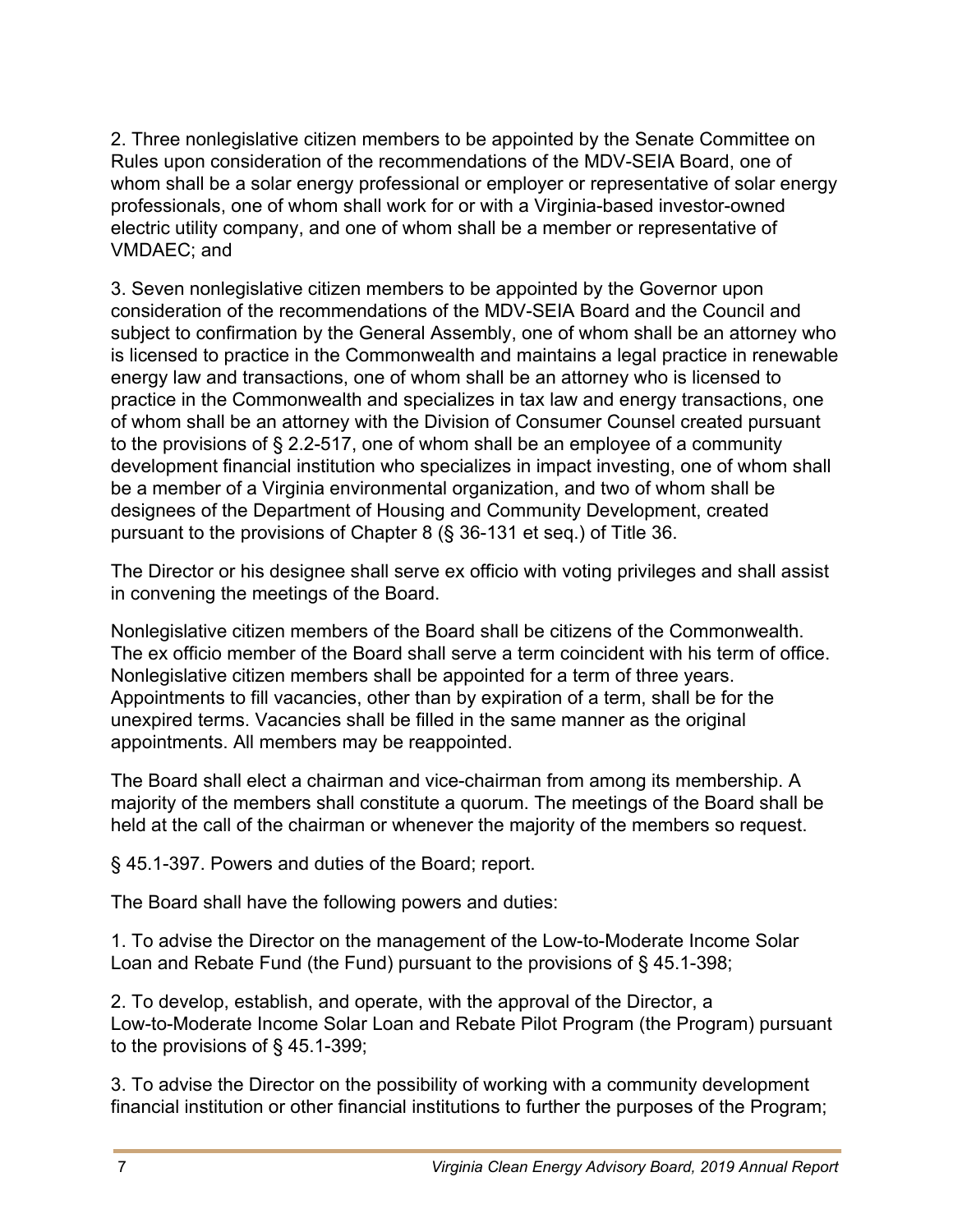4. To advise the Director on the distribution of moneys in the Fund in the form of loans or rebates pursuant to the provisions of § 45.1-399; and

5. To submit to the Governor and the General Assembly an annual report for publication as a report document as provided in the procedures of the Division of Legislative Automated Systems for the processing of legislative documents and reports. The chairman shall submit to the Governor and the General Assembly an annual executive summary of the interim activity and work of the Board no later than the first day of each regular session of the General Assembly. The executive summary shall be submitted for publication as a report document as provided in the procedures of the Division of Legislative Automated Systems for the processing of legislative documents and reports and shall be posted on the General Assembly's website.

§ 45.1-398. Low-to-Moderate Income Solar Loan and Rebate Fund.

There is hereby created in the state treasury a special nonreverting fund to be known as the Low-to-Moderate Income Solar Loan and Rebate Fund (the Fund). The Fund shall be established on the books of the Comptroller. All funds appropriated for such purpose and any gifts, donations, grants, bequests, and other funds received on its behalf shall be paid into the state treasury and credited to the Fund. Interest earned on moneys in the Fund shall remain in the Fund and be credited to it. Any moneys remaining in the Fund, including interest thereon, at the end of each fiscal year shall not revert to the general fund but shall remain in the Fund. Moneys in the Fund shall be used solely for the purposes of extending loans or paying rebates to electric customers who complete solar installations or energy efficiency improvements pursuant to the provisions of § 45.1-399.

Expenditures and disbursements from the Fund shall be made by the State Treasurer on warrants issued by the Comptroller upon written request signed by the Director.

§ 45.1-399. Low-to-Moderate Income Solar Loan and Rebate Pilot Program.

A. The Board, with the approval of the Director, shall develop and establish a Low-to-Moderate Income Solar Loan and Rebate Pilot Program (the Program) and rules for the loan or rebate application process. The Program shall be open to any Virginia resident whose household income is at or below 80 percent of the state median income or regional median income, whichever is greater.

The Program shall allow only one loan per residence, irrespective of the ownership of the solar energy system that is installed. Such loan shall be available only for a solar installation or energy efficiency improvements pursuant to the provisions of Chapter 1.2 (§ 36-55.24 et seq.) of Title 36.

B. The Board shall accept an application only from the installer of the solar installation or the agent of the customer. Each application shall include (i) 12 months of the customer's utility bills prior to installation of the solar energy system and an agreement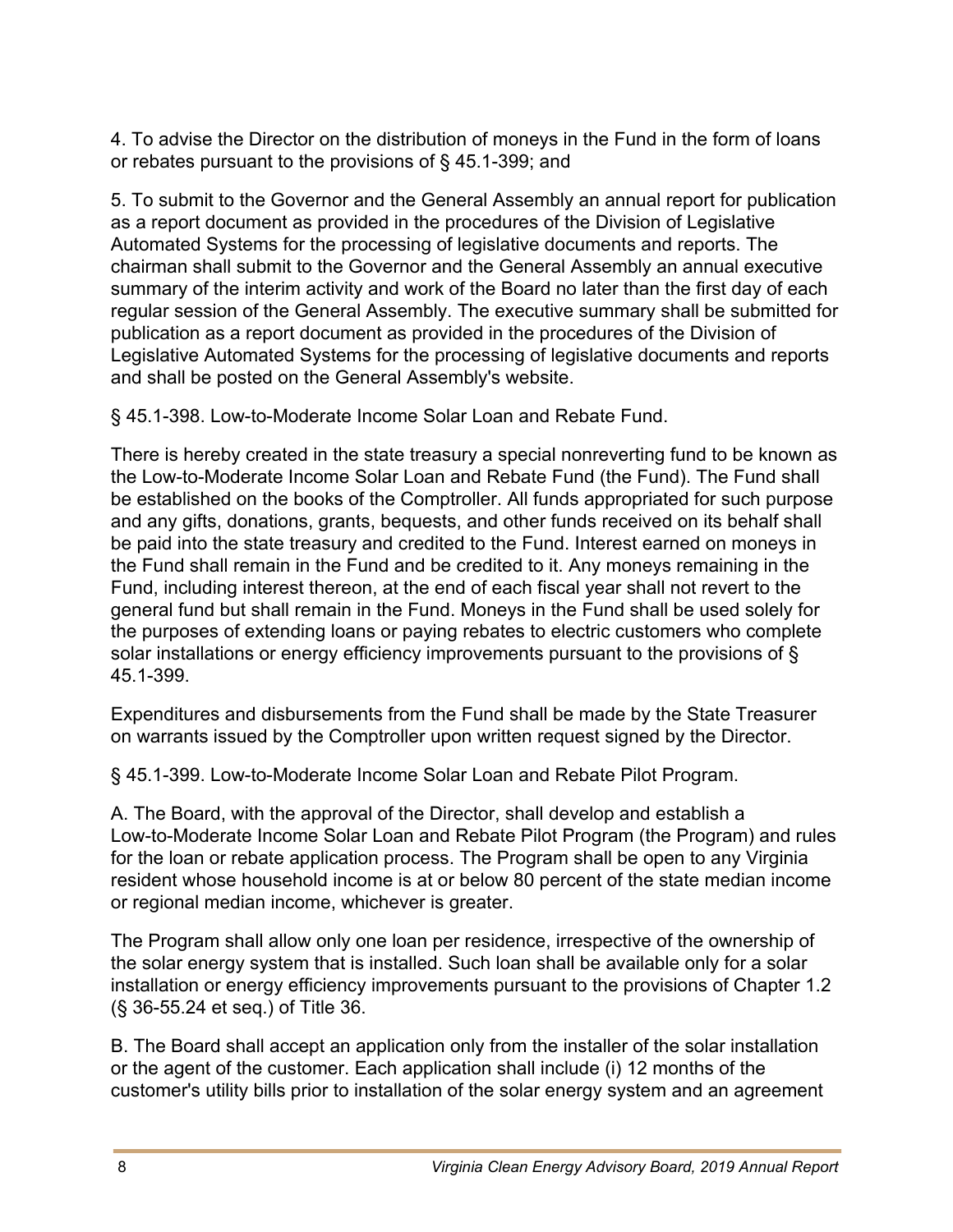to provide 12 months of utility bills to the Board following the installation; (ii) the customer's permission for the Director to (a) create a customer profile for the customer if he becomes an eligible loan or rebate customer, (b) aggregate the data provided by such eligible loan or rebate customers, and (c) use such aggregate data for the purpose of lowering energy costs and implementing effective programs; (iii) evidence of the completion of a home performance audit, conducted by a qualified local weatherization service provider, before and after installation of energy efficiency services such as lighting or insulation improvements, attic tents, weatherization, air sealing of openings in the building envelope, sealing of ducts, or thermostat upgrades, to demonstrate that such energy efficiency services were completed and resulted in a reduction in consumption of at least 12 percent; and (iv) an affidavit attesting to the receipt of a public benefit at the time the solar energy system is to be installed.

C. The Board shall review each application submitted to it on a first-come, first-served basis and shall recommend to the Director the approval or denial of each such application within 30 days of receipt. If the Director approves an application, he shall hold a reservation of funds for as long as 180 days for final loan or rebate claim and disbursement.

D. A customer whose application is approved may install an energy system that is interconnected pursuant to the provisions of § 56-594 or any section in Title 56 that addresses net energy metering provisions for electric cooperative service territories.

E. All of the work of installing the energy system shall be completed by a licensed contractor that (i) possesses an Alternative Energy System (AES) Contracting specialty as defined by the Board for Contractors pursuant to the provisions of Chapter 11 (§ 54.1-1100 et seq.) of Title 54.1; (ii) possesses certification for solar installation from the North American Board of Certified Energy Practitioners, Solar Energy International, Roof Integrated Solar Energy, or a similar installer certification program; (iii) possesses a rating of "A" or higher from the local Better Business Bureau; and (iv) has installed a minimum of 150 net-metered residential solar systems in Virginia. If the work of installing the solar energy system requires electrical work, it shall be completed by an electrical contractor licensed by the Virginia Department of Professional and Occupational Regulation. All photovoltaic panels, inverters, and other electrical apparatus used in the solar energy system shall be tested and certified by a federal Occupational Safety and Health Administration Nationally Recognized Testing Laboratory such as UL, LLC and installed in compliance with manufacturer specifications and all applicable building and electrical codes.

F. The customer or the installer, acting on behalf of the customer, shall submit any loan or rebate claim within 90 days of completion of the installation of the solar energy system, with completion deemed to have occurred once the solar energy system's bi-directional meter or net meter, or the respective utility's revenue grade meter, has been installed and the system has been electrified. Each rebate claim shall include, at a minimum, a date of system electrification and a time-stamped and date-stamped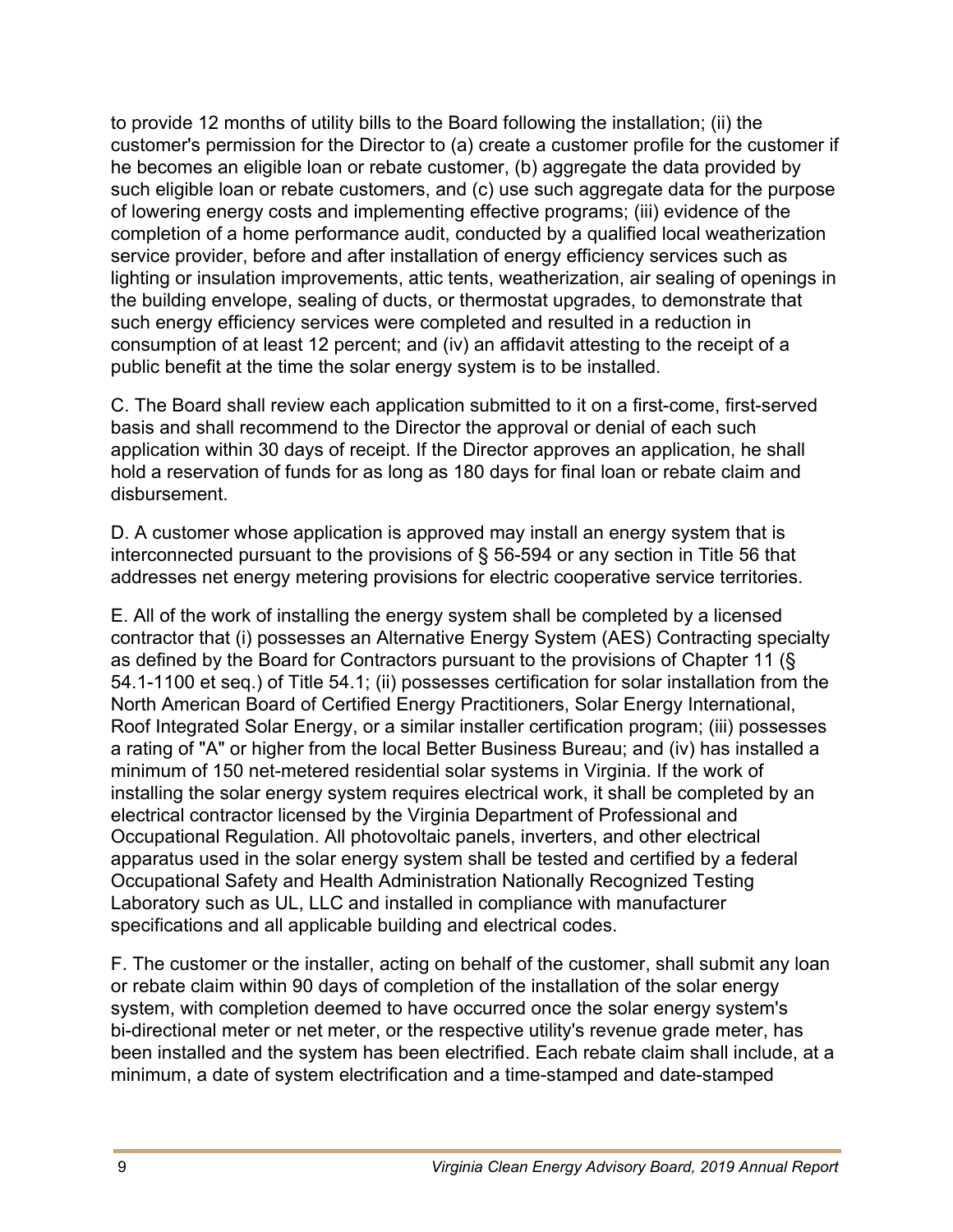verification of (i) bi-directional net meter delivery or (ii) the operation of a compatible programmed smart meter capable of tracking net metering activity.

G. The Director shall review and approve or deny a loan or rebate claim within 60 days of receipt and shall provide a written explanation of each denial to the respective claimant. The Director shall disburse from the Low-to-Moderate Income Solar Loan and Rebate Fund created pursuant to § 45.1-398 the loan or rebate for each approved claim within 60 days of its receipt of the claim and according to the order in which its respective application was approved. Any rebate or grant shall be in the amount of no more than \$2 per DC watt for up to six kilowatts of solar capacity installed. The customer may use a rebate in addition to any federal tax credits or state incentives or enhancements earned for the same solar installation.

§ 45.1-400. Sunset.

This chapter shall expire on July 1, 2022.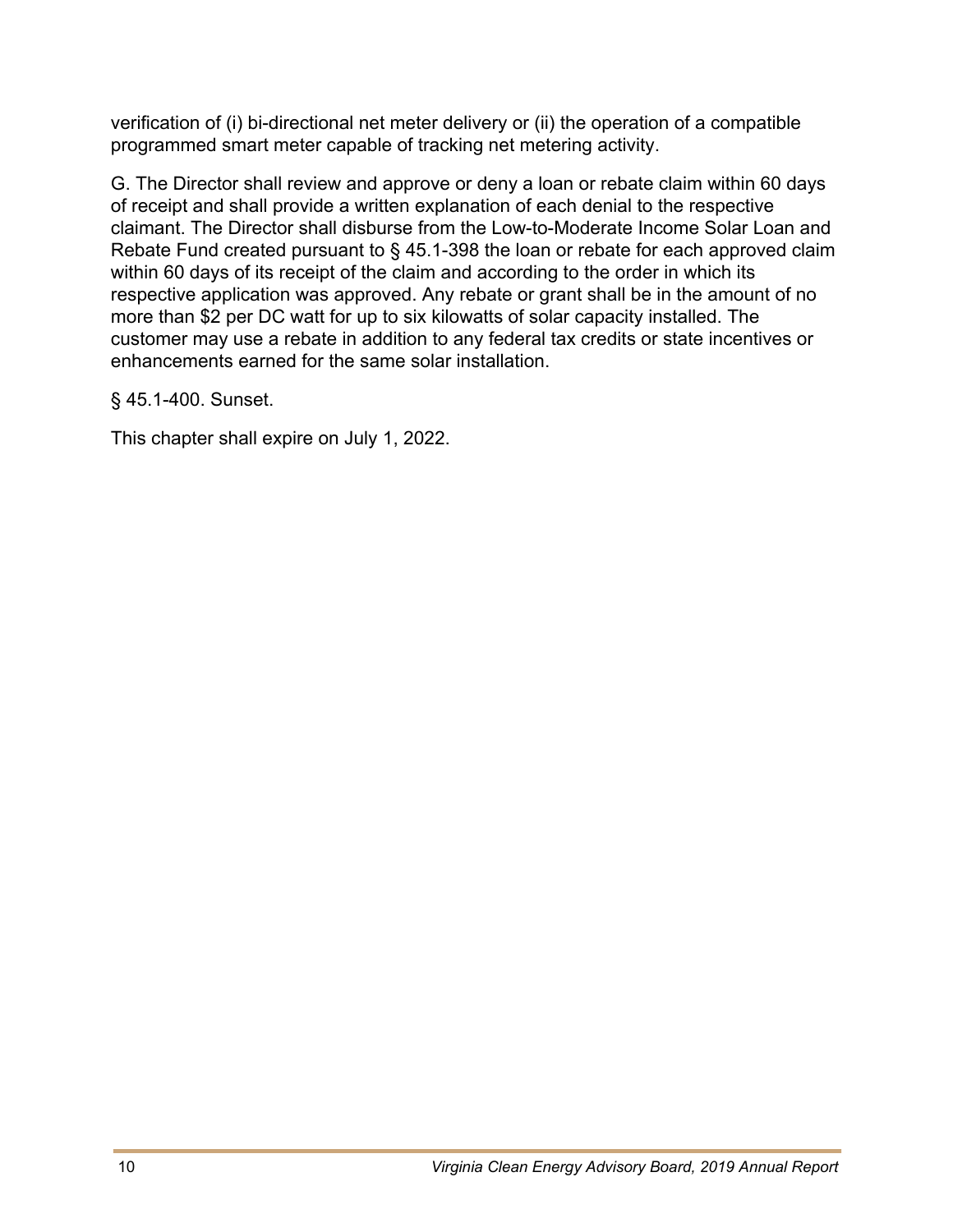#### **Appendix B: Clean Energy Advisory Board Members**

| <b>First</b><br><b>Name</b> | Last<br><b>Name</b> | <b>Affiliation</b>                                                                        | <b>Title</b>                                                                                                                 | <b>Appointment</b>      |
|-----------------------------|---------------------|-------------------------------------------------------------------------------------------|------------------------------------------------------------------------------------------------------------------------------|-------------------------|
| Katharine                   | <b>Bond</b>         | <b>Dominion Energy</b>                                                                    | Vice President, Public<br>Policy and State<br><b>Affairs</b>                                                                 | Senate                  |
| <b>Marcus</b>               | <b>Harris</b>       | <b>Old Dominion</b><br><b>Electric Cooperative</b><br>(ODEC)                              | <b>President and CEO</b>                                                                                                     | Senate                  |
| <b>TBA</b>                  |                     | <b>Hold for Solar</b><br>energy industry<br>professional                                  |                                                                                                                              | Senate                  |
| Toni                        | Ostrowski           | Virginia Housing<br>Development<br>Authority                                              | Managing Director of<br>Homeownership                                                                                        | Speaker of the<br>House |
| Faith                       | <b>Harris</b>       | Virginia Union<br><b>University</b>                                                       | Assistant Professor of<br>Theology; Director,<br><b>Edosomwan Center for</b><br>Faith, Leadership, and<br><b>Public Life</b> | Speaker of the<br>House |
| Gary                        | Wood                | Central Virginia<br><b>Electric Cooperative</b>                                           | President and CEO                                                                                                            | Speaker of the<br>House |
| <b>TBA</b>                  |                     | <b>Hold for Solar</b><br>energy industry<br>professional                                  |                                                                                                                              | Speaker of the<br>House |
| KC                          | <b>Bleile</b>       | Viridiant<br>*Designee of the<br>Department of<br>Housing and<br>Community<br>Development | <b>Executive Director</b>                                                                                                    | Governor                |
| Samuel                      | <b>Towell</b>       | Office of the Attorney<br>General, Division of<br><b>Consumer Counsel</b>                 | Deputy Attorney<br>General                                                                                                   | Governor                |